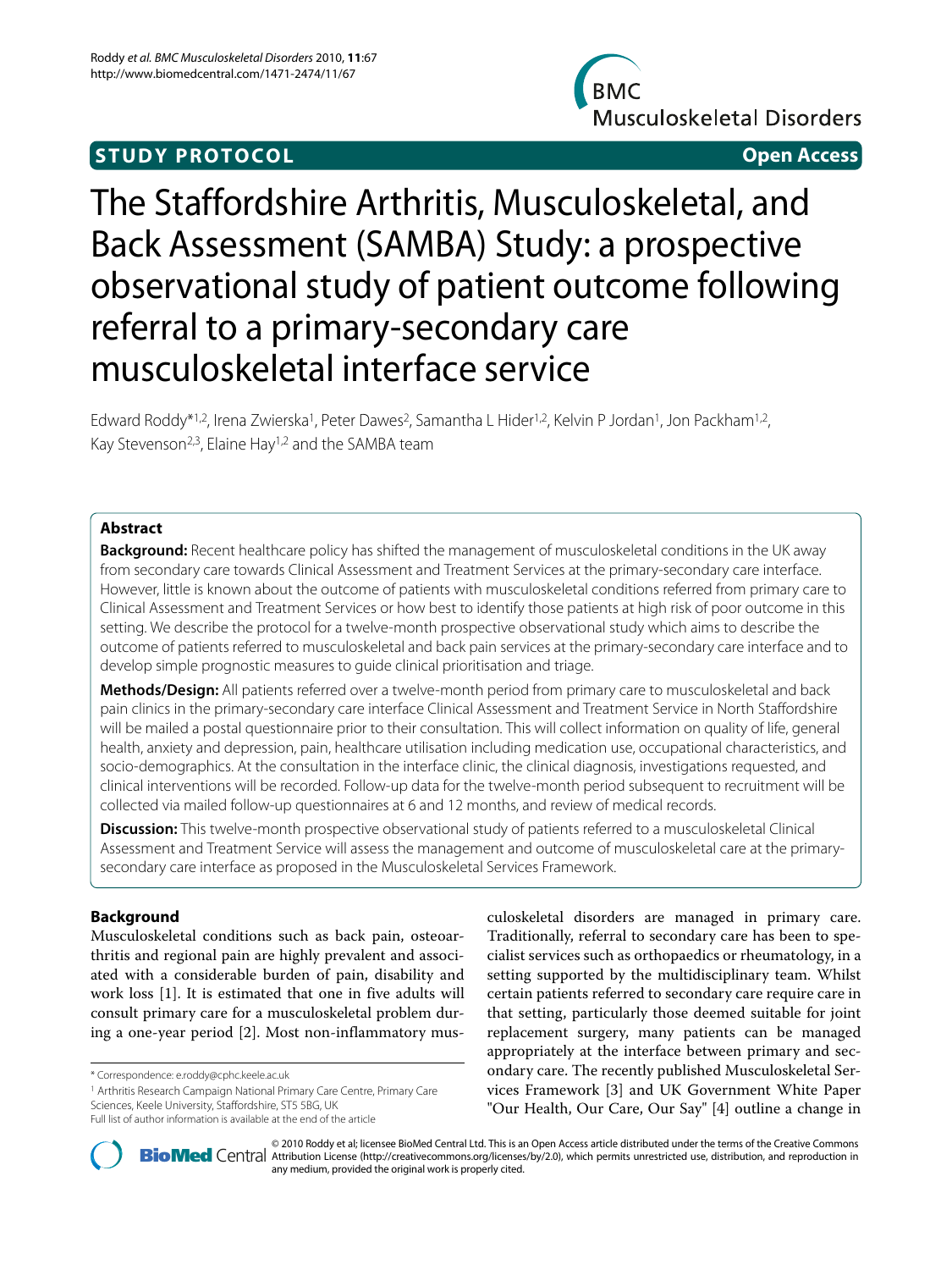emphasis shifting the management of musculoskeletal conditions in the UK away from secondary care towards Clinical Assessment and Treatment Services (CATS) at the primary-secondary care interface. This change aims to improve efficiency, provide treatment closer to patients' homes, and, with effective triage, reduce inappropriate referrals to secondary care services such as rheumatology and, in particular, orthopaedics [[5](#page-5-4)]. The generic functions of CATS are to provide an expert multidisciplinary opinion, screen for important remedial conditions and refer such conditions appropriately, direct patients to appropriate services for investigation, agree evidence-based integrated care pathways, facilitate referral to other primary and secondary care services where necessary, and support the development of robust systems for monitoring and clinical audit [[3\]](#page-5-2).

The Musculoskeletal Services Framework identified several key issues with traditional referral pathways from primary to secondary care, including long waiting times for assessment and treatment which are unacceptable to patients [\[6](#page-5-5)] and may adversely influence outcome [[7](#page-5-6)[,8](#page-5-7)], and a lack of clear integrated care pathways [[3\]](#page-5-2). It attempts to tackle these issues by proposing the development of pathways which manage patient flows through primary/secondary care to ensure appropriate and timely referral to specialist care services and use capacity in acute settings appropriately. Effective triage to ensure patient referrals from primary care reach the most appropriate destination is a key component of such pathways. Traditionally, both the triage destination and clinical priority have been determined by the information provided in the referral letter. However, many referrals to hospitalbased musculoskeletal services are misdirected and provide insufficient clinical information to guide triage [\[9](#page-5-8)]. The Musculoskeletal Services Framework has proposed use of tools to guide clinical triage and prioritise urgency of surgery [\[10-](#page-5-9)[12](#page-5-10)]. However, existing measures are jointspecific and have tended to focus on surgical priority in secondary care. There is a need for generic clinical priority measures, which can be used to guide clinical triage across a wider range of musculoskeletal conditions at the primary-secondary care interface.

Musculoskeletal conditions which might previously have been managed in secondary care will be increasingly managed at the primary-secondary interface. However, there is a paucity of evidence on the transition of patients from primary to secondary care and outcome of patients with musculoskeletal conditions referred from primary care to CATS. The natural history, progression and outcome in patients with a range of musculoskeletal conditions have been described in primary care [[13](#page-5-11)[-17](#page-5-12)] and secondary care (i.e. rheumatology) [\[18](#page-6-0)-[20\]](#page-6-1) settings. A small number of studies have examined the outcome of GP referrals to secondary care (including orthopaedic

and rheumatology clinics) and have highlighted issues such as high rates of re-attendance [[21](#page-6-2)], the poor outcome of many patients [[22,](#page-6-3)[23\]](#page-6-4) and the role of patient pressure in the referral process [\[24](#page-6-5)]. These studies have tended to focus on a single or limited number of disease areas, for example, knee osteoarthritis, shoulder pain or rheumatoid arthritis.

We describe here the protocol for a twelve-month prospective, observational cohort study which aims, firstly, to describe the characteristics, management, and clinical and health-economic outcomes, of patients with a wide range of musculoskeletal conditions referred from primary care to an established musculoskeletal interface CATS, and, secondly, to develop simple prognostic measures for use as clinical triage tools to identify patients at high risk of poor outcome from musculoskeletal conditions and back pain at the primary-secondary interface (Figure [1](#page-1-0)).

<span id="page-1-0"></span>

GP, General practitioner

**Figure 1 Flow diagram outlining participant's study pathway**.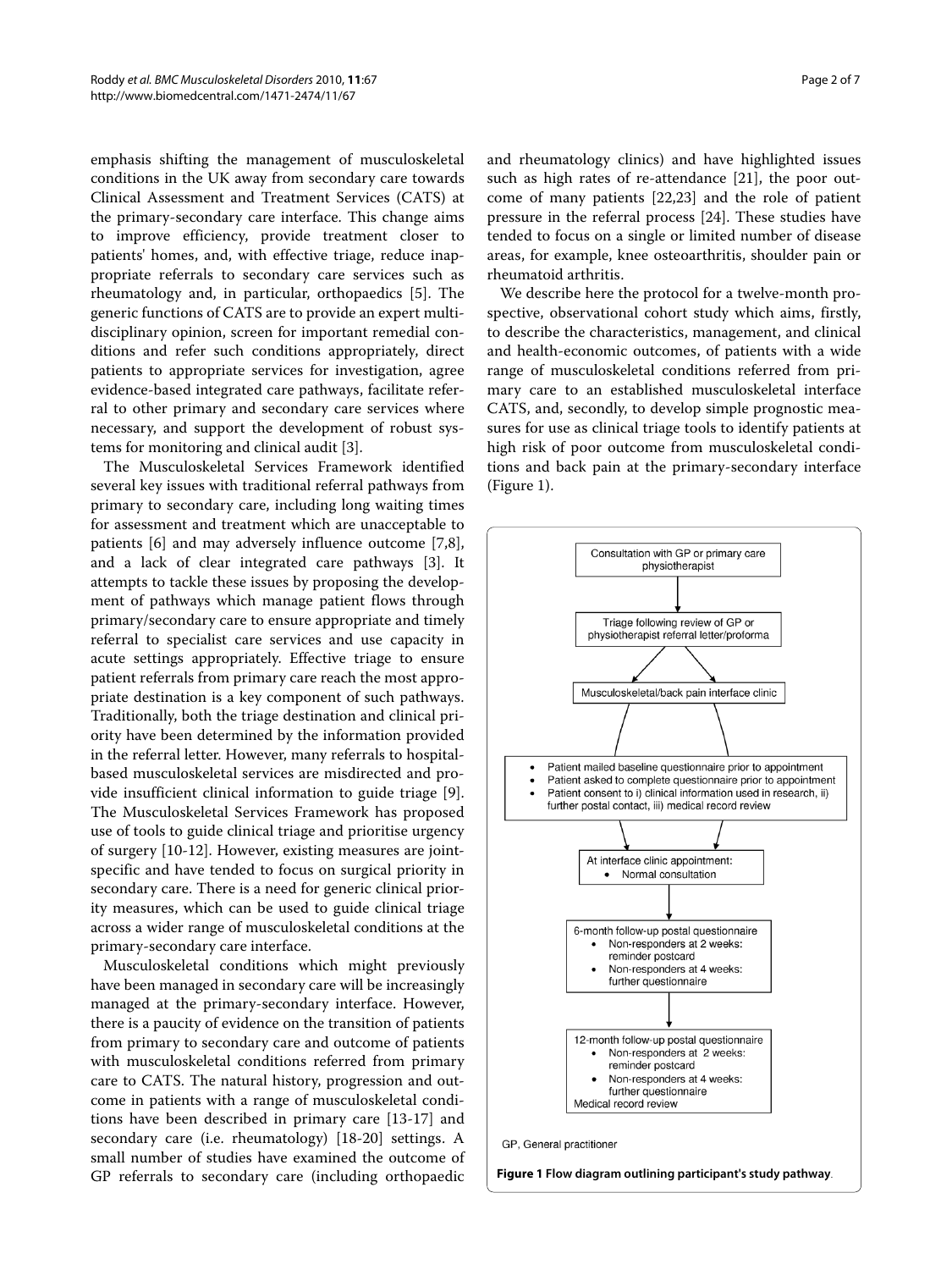# **Methods/design**

# **Design**

The study will be a twelve-month prospective observational study undertaken in the setting of musculoskeletal interface services in North Staffordshire. Ethical approval for the study has been obtained from South Staffordshire Local Research Ethics Committee (REC reference number: 07/H1203/86).

# **Study setting and population**

Musculoskeletal interface services in North Staffordshire were highlighted in the Musculoskeletal Services Framework as a successful model of interface care which incorporate dynamic triage of pooled musculoskeletal referrals and clinical algorithms for a wide range of conditions. CATS clinics are located in local hospitals, health centres and general practices [[3](#page-5-2)]. These CATS clinics utilise multidisciplinary staffing including rheumatologists, consultant physiotherapists, extended scope physiotherapists and GPs with special interests. The service has reduced waiting times in accordance with current NHS targets, increased orthopaedic conversion rates and been highly rated in satisfaction surveys of patients and GPs [[3\]](#page-5-2).

The study population will consist of all patients referred from primary care and subsequently triaged to musculoskeletal and back pain interface clinics in Stoke-on-Trent Primary Care Trust (PCT) over a twelve-month period. All adults aged 18 years and over and able to understand and capable of giving written informed consent will be considered eligible to participate in the study.

# **Initial contact**

Referral letters for all patients with musculoskeletal problems will be triaged by the clinical team according to usual clinical care. Those patients triaged to the CATS will be potentially eligible for inclusion in the study and will be sent a study pack two weeks prior to their appointment containing a letter of invitation, study participant information sheet and baseline self-administered questionnaire consisting of validated health assessment instruments. The appointments process will generate a study database to facilitate mailing of study packs directly to patients. Patients will be asked to complete the baseline questionnaire prior to their appointment but will also be advised that the study will be explained to them again when they attend for the clinic appointment, so that they can ask any questions they wish at that time. Patients will be informed that there is no obligation for them to participate if they do not wish to do so, and if they decline they will continue to receive normal clinical care. Patients willing to participate will be asked to provide full written informed consent. The last page of the questionnaire will include three consent questions; (1) for use of clinical information taken at their initial clinic visit to be used in the research, (2) for further contact by postal questionnaire; (3) for review of medical records.

# **Baseline questionnaire**

Details of the information to be collected by the baseline questionnaire are presented in Table 1. This includes validated quality of life, general health, musculoskeletalrelated, demographic, occupational and health care use scales. It will also include three potential prognostic tools: the modified Salisbury score is a clinical priority score used in routine clinical practice in Stoke-on-Trent (table [2](#page-4-0)) [\[25](#page-6-6)[,26](#page-6-7)]. We have developed a patient-completed version of the Salisbury score, which we aim to validate in this study. The PROG-RES [[27](#page-6-8)] and StarT Back tools [[28](#page-6-9)] have been developed by our centre with the aims of identifying patients at high risk of poor outcome from musculoskeletal conditions and back pain in primary care.

# **Clinic appointment**

When they attend for their routine clinic appointment, patients will be seen by a research assistant who will explain the study again, answer any questions the patient may have, and check the questionnaire and consent form for completeness. The clinical diagnosis, investigation(s) requested, intervention(s), and plan for clinical follow-up will be recorded on a standard paper proforma by the interface clinician conducting the clinical consultation. The interface clinician will also be asked to complete the modified Salisbury score (Table 2). This score is also routinely completed by the referring GP or physiotherapist at the time of referral to musculoskeletal services at the primary-secondary care interface. The referrer-completed modified Salisbury score will be transposed from the referral letter (where completed).

# **Pilot of baseline procedure**

The self-report questionnaire will be piloted in a small number of patients attending two musculoskeletal clinics to assess its acceptability to patients and ease of completion (approximately 5-10 patients). The processes for recruitment and obtaining consent will be piloted in one back pain and one musculoskeletal clinic per week over a one-month period (approximately 100 patients). The clinician paper proforma was developed in consultation with musculoskeletal interface clinicians and piloted in CATS clinics.

# **Follow-up questionnaires**

A self-administered questionnaire will be mailed to all participants at 6 and 12 months. Non-responders will be sent a postcard reminder after 2 weeks and a repeat questionnaire after 4 weeks. The 6- and 12-month follow-up questionnaires will be identical to the baseline questionnaire (Table 1). Participants will also be asked to rate (1)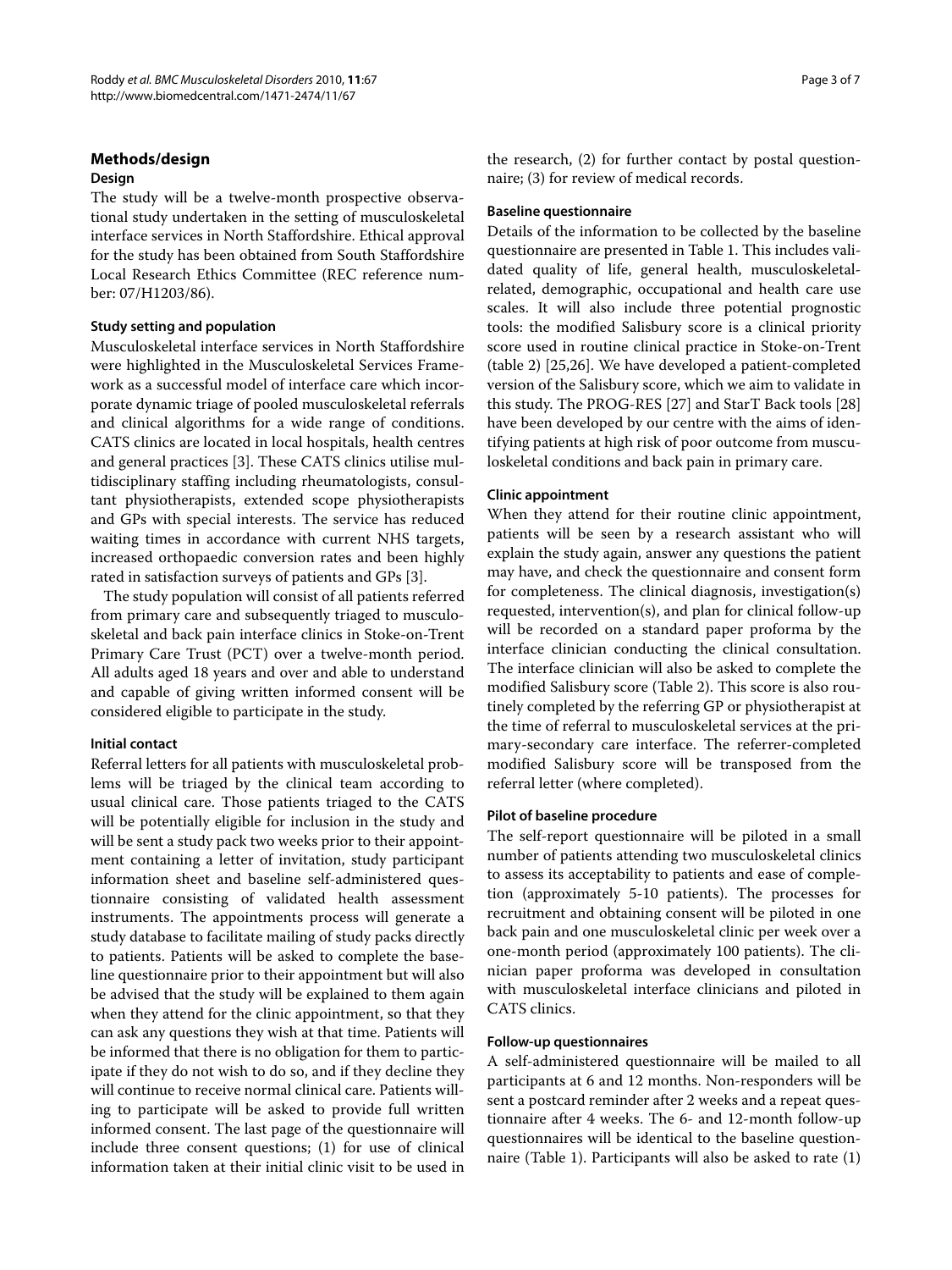# **Table 1: Content of the baseline postal questionnaire**

| Concept                                                | <b>Measurement method</b>                                                           | <b>Detail</b>                                                                                                                                                                                                                           |
|--------------------------------------------------------|-------------------------------------------------------------------------------------|-----------------------------------------------------------------------------------------------------------------------------------------------------------------------------------------------------------------------------------------|
| Quality of life                                        | EuroQOL (EQ-5D) [31]                                                                | Five dimension descriptive system (today)                                                                                                                                                                                               |
| Perceived general health                               | MOS Short Form-36 (SF-36) version 2 [32]                                            | 36-items covering eight health domains<br>(past 4 weeks)                                                                                                                                                                                |
| Anxiety and depression                                 | Hospital anxiety and depression scale [33]                                          | Anxiety and depression sub-scales (past<br>week)                                                                                                                                                                                        |
|                                                        | Depression Screening questions for<br>primary care [34]                             | Low mood/anhedonia in the last month                                                                                                                                                                                                    |
| Bodily pain                                            | Location: Self-completed manikin                                                    | "In the past 4 weeks, have you had pain<br>that has lasted for one day or longer in any<br>part of your body?"                                                                                                                          |
|                                                        | Current pain severity [35]                                                          | 0-10 NRS with verbal anchors (no pain,<br>pain as bad as can be)                                                                                                                                                                        |
|                                                        | Episode duration [36]                                                               | <3 months, 3-6 months, 7-12 months, 1-2<br>years, 3-5 years, 6-10 years, 10+ years                                                                                                                                                      |
| Clinical triage and prioritisation tools               | Patient-completed Salisbury score                                                   | 6-item triage tool for musculoskeletal<br>problems referred from primary care                                                                                                                                                           |
|                                                        | PROG-RES tool [27]                                                                  | 7-item prognostic tool for musculoskeletal<br>pain in primary care                                                                                                                                                                      |
|                                                        | Modified STarT Back screening tool [28]                                             | 7-item modified screening tool for<br>musculoskeletal prognostic indicators<br>including 5-item psychosocial subscale<br>(past 2 weeks)                                                                                                 |
| Knee pain                                              | Western Ontario and McMaster<br>Universities Osteoarthritis index (WOMAC)<br>$[37]$ | Pain (0-20), stiffness (0-8), physical<br>functioning (0-68)                                                                                                                                                                            |
| Healthcare utilisation for musculoskeletal<br>problems | Consultations                                                                       | GP, hospital doctor, practice nurse, district<br>nurse, physiotherapist, osteopath, other                                                                                                                                               |
|                                                        | Investigations/treatment                                                            |                                                                                                                                                                                                                                         |
|                                                        | Medication use                                                                      | Analgesics, NSAIDs, opiates, natural<br>remedies, glucosamine, chondroitin                                                                                                                                                              |
| Occupational characteristics                           | Job title/type of work for most of working<br>life                                  |                                                                                                                                                                                                                                         |
|                                                        | Current employment status                                                           | Working full-time/part-time, Employed<br>but off-sick for < 6 months, Looking after<br>home/children, Not working for > 6<br>months due to joint/back problem, Fully<br>retired, Early retirement due to joint/back<br>problem, Student |
|                                                        | Work absence during last 6 months due to<br>joint/back problems                     | Yes/No                                                                                                                                                                                                                                  |
|                                                        | Current work status                                                                 | Doing usual job, working fewer hours,<br>doing lighter duties, paid/unpaid sick<br>leave                                                                                                                                                |
|                                                        | Stanford presenteeism scale (SPS-6) [38]                                            | 6-items concerning Health Status and<br>Employee Productivity (5-point Likert<br>scale)                                                                                                                                                 |
|                                                        | Effect of joint/back problems on<br>productivity                                    | 0-10 NRS with verbal anchors (no effect,<br>completely prevented me from working)                                                                                                                                                       |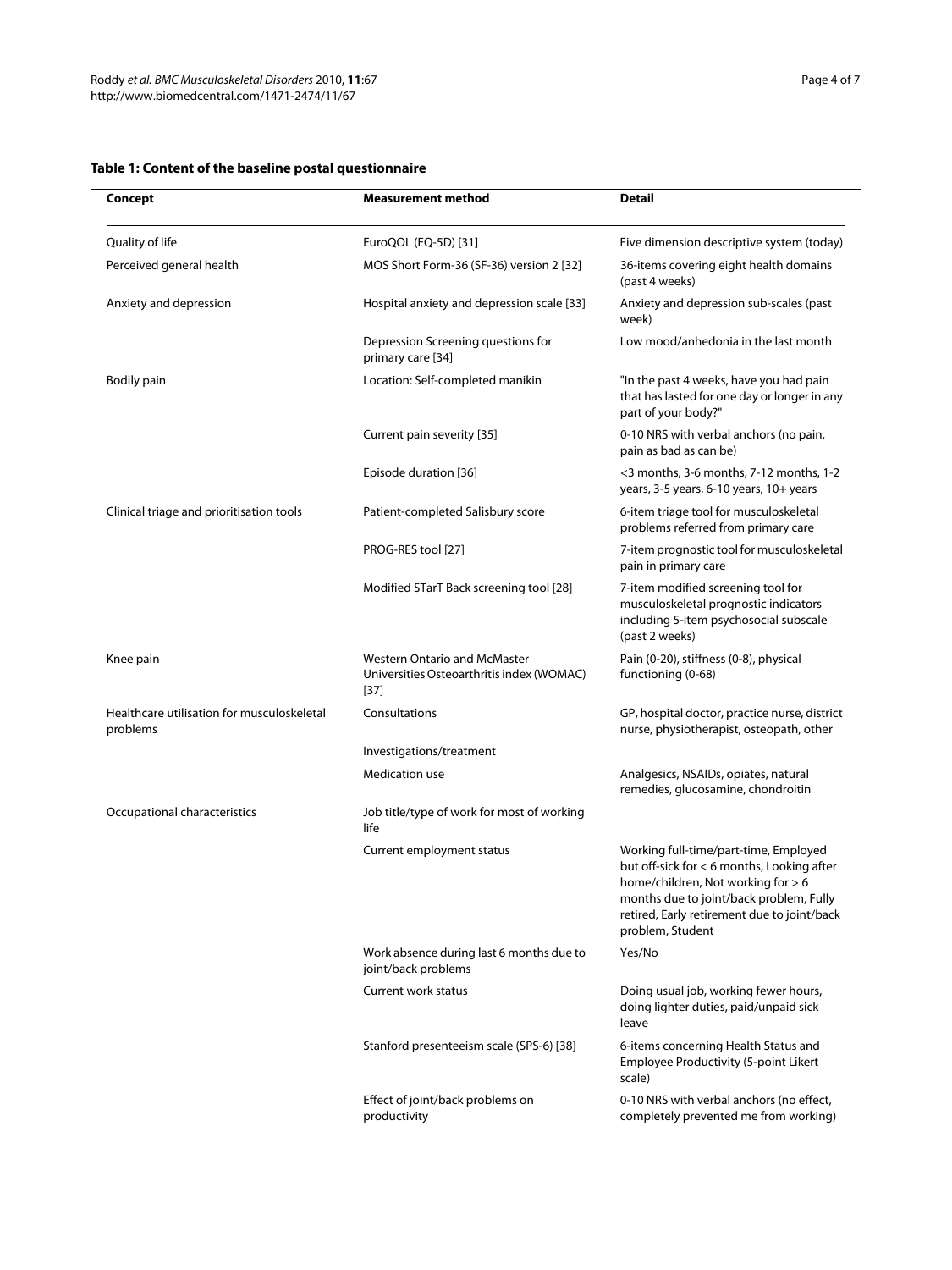| Demographic characteristics | Date of birth, gender |                                                              |
|-----------------------------|-----------------------|--------------------------------------------------------------|
|                             | Marital status        | Married, separated, divorced, widowed,<br>cohabiting, single |
|                             | Living arrangements   | Alone, not alone                                             |
| Anthropometric data         | Self-reported height  |                                                              |
|                             | Self-reported weight  |                                                              |
| Lifestyle characteristics   | Smoking status        | Never, previously, currently                                 |
|                             | Alcohol intake        | Daily, weekly, monthly, yearly, never                        |

#### **Table 1: Content of the baseline postal questionnaire (Continued)**

their satisfaction with the care they have received on a 5 point Likert scale ranging from "Very satisfied" to "Not at all satisfied" and (2) how their musculoskeletal problem compares to 6 months previously on a 5-point Likert scale ranging from "Much better" to "Much worse".

#### **Medical record review**

Medical record review from baseline to 12 months will seek to identify: (1) relevant comorbidities, (2) repeat consultation in primary care with the same musculoskeletal problem (clinician-recorded diagnosis mapped to standard Read morbidity codes [[29\]](#page-6-18)) and, (3) further referral to interface clinics or secondary care.

#### **Sample size**

Approximately 3500 patients are seen in the musculoskeletal and back pain interface clinics in North Staffordshire during the course of a year. Based on previous studies, we would expect 75% of these to participate in the baseline

stage (*n* = 2625). Based on previous work within our Centre [\[30](#page-6-19)], we would expect 75% of these to consent to further contact and 75% to consent to medical record review. This would mean around 2000 participants having their medical records reviewed. Given a 75% response to each follow-up questionnaire, then around 1500 people would return 6-month questionnaires and 1125 people 12-month questionnaires. A sample size of 1125 is sufficient to determine the percentage referred to the interface clinics who make a repeat consultation to primary care during the course of the following year with a margin of error of 3% and a 95% confidence level, based on an actual estimate of 50%.

#### **Analysis**

The primary analysis will be simple descriptive statistics (frequencies, percentages, means, medians where appropriate with confidence intervals) of the characteristics of patients seen in interface clinics at baseline, and the num-

#### <span id="page-4-0"></span>**Table 2: Modified Salisbury score completed by referring GP/physiotherapist and interface-clinician**

**Please rate your assessment of the patient's current pain/problems:**

| 1. How do you rate the progress of the<br>problem?   | 2. How do you rate the pain that the<br>patient is experiencing? | 3. How do you rate the distress that the<br>patient is experiencing (psychosocial)?                                                                                           |
|------------------------------------------------------|------------------------------------------------------------------|-------------------------------------------------------------------------------------------------------------------------------------------------------------------------------|
| Stable/improving (0)                                 | No pain (0)                                                      | None (no worry) (0)                                                                                                                                                           |
| Slowly worsening (months) (1)                        | Occasional pain (1)                                              | Mild (occasional worry) (1)                                                                                                                                                   |
| Worsening steadily (weeks) (2)                       | Frequent pain (2)                                                | Moderate (frequently worried (2)                                                                                                                                              |
| Rapidly worsening (days) (3)                         | Constant pain (night & day) (3)                                  | Severe (constant distraction) (3)                                                                                                                                             |
| 4. How do you rate the loss of physical<br>function? | 5. How do you rate the patient's<br>dependence on others?        | 6. How do you rate the specific effect on<br>the patient's ability to perform normal<br>activities during the last week (ie social,<br>housework, educational, recreational)? |
| 0-25% loss of function (0)                           | No dependence (0)                                                | Not affected (0)                                                                                                                                                              |
| 26-50% loss of function (1)                          | Occasional help needed (1)                                       | Coping but affected (1)                                                                                                                                                       |
| 51-75% loss of function (2)                          | Regular help needed (2)                                          | Not coping some days $(<$ 3 days $)$ (2)                                                                                                                                      |
| 76-100% loss of function (3)                         | Substantial dependence (3)                                       | Total incapacity (3)                                                                                                                                                          |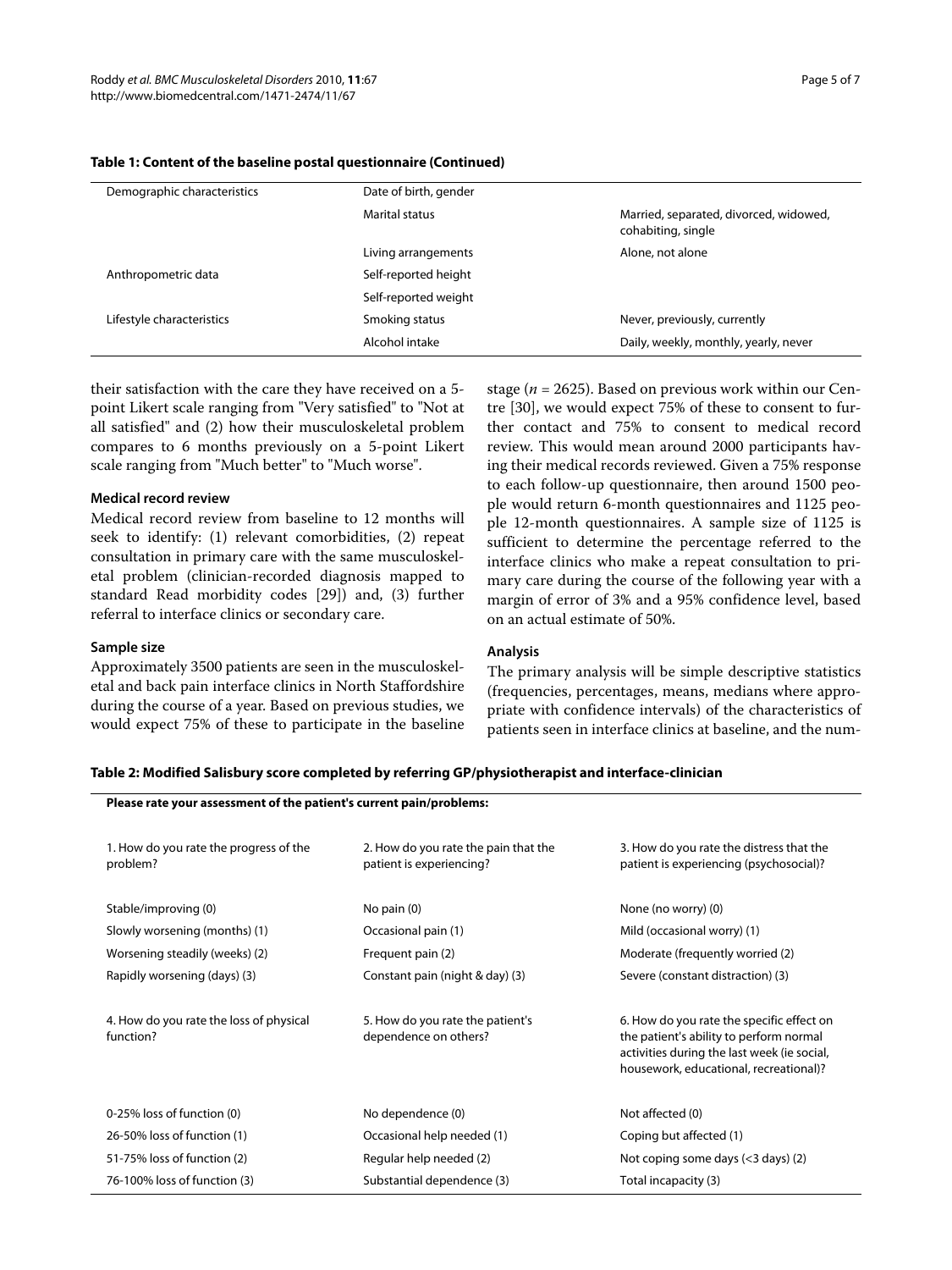ber of repeat consultations to primary care over the twelve-month period. Changes within outcome measures (e.g. EuroQOL, Short Form-36 (SF-36), Hospital Anxiety and Depression Scale) over the duration of the study will also be examined using paired t-tests for continuous data and McNemar tests for dichotomous data.

Secondary analyses will involve comparisons between different patient groups (depending on the case-mix seen) and to determine baseline factors predicting change on outcome measures over the course of the study and clinical response to specific interventions. Multiple linear regression will be used for continuous outcomes and logistic regression for dichotomous outcomes.

The three modified Salisbury scores (referrer-completed, musculoskeletal clinician-completed and patientcompleted) will be compared to each other at baseline using intraclass correlation coefficients. Each modified Salisbury score will be compared to the primary care musculoskeletal assessment tool [[27\]](#page-6-8) and STarT Back screening tool [\[28](#page-6-9)] using Pearson's correlation coefficient at baseline. The ability of each to predict repeat consultation, global change and changes within other health status measures (e.g. SF-36) over the duration of the study will be examined by comparing those with predicted poor outcomes to those with better prognoses on the prognostic tools. Sensitivity and specificity measures will be used to assess prognostic ability compared to the outcome measures.

#### **Discussion**

Recent UK healthcare policy has advocated providing non-surgical care of common musculoskeletal conditions such as back pain, osteoarthritis and regional pain in CATS at the primary-secondary care interface [\[3\]](#page-5-2). However, a paucity of research evidence exists to support this policy and the clinical and cost-effectiveness of such interface services is not known. This protocol describes a twelve-month prospective observational study of the characteristics, management and outcome of patients referred to a musculoskeletal CATS at the primary-secondary interface in North Staffordshire. The study will assess the effectiveness of musculoskeletal care at the primary-secondary care interface, determine simple tools to guide prioritisation, and potentially influence the design of future care pathways.

#### **Competing interests**

The authors declare that they have no competing interests.

#### **Authors' contributions**

All authors participated in the design of the study, acquisition of data, and drafting of the manuscript. All authors read and approved the final manuscript.

#### **Acknowledgements**

This work is supported by an Arthritis Research Campaign Integrated Clinical Arthritis Centre Grant (17684), the Arthritis Research Campaign National Primary Care Centre Grant (18139), funding secured from Stoke-on-Trent Primary Care Trust (PCT), and service support through the West Midlands North CLRN. The authors would like to thank the administrative and health informatics staff and research nurse teams at the Arthritis Research Campaign National Primary

Care Centre and Haywood Hospital, and the clinicians, staff and patients of Stoke PCT musculoskeletal and back pain interface services.

SAMBA team members: Joanne Bailey, Helen Duffy, Tina Gilbert, Rhian Hughes, Zoë Mayson, Janet Ough, Diane Stanyer, Vicki Taylor, Sue Weir.

#### **Author Details**

1Arthritis Research Campaign National Primary Care Centre, Primary Care Sciences, Keele University, Staffordshire, ST5 5BG, UK, 2Staffordshire Rheumatology Centre, Haywood Hospital, High Lane, Burslem, Stoke-on-Trent, ST6 7AG, UK and 3University Hospital of North Staffordshire, London Road, Stoke-on-Trent, ST4 6QG, UK

#### Received: 5 February 2010 Accepted: 8 April 2010 Published: 8 April 2010

#### **References**

- <span id="page-5-0"></span>1. Woolf AD, Pfleger B: Burden of major musculoskeletal conditions**.** Bull World Health Organ 2003, 81:646-656.
- <span id="page-5-1"></span>2. Jordan K, Clarke AM, Symmons DPM, Fleming D, Porcheret M, Kadam UT, et al.: Measuring disease prevalence: a comparison of musculoskeletal disease using four general practice consultation databases**[.](http://www.ncbi.nlm.nih.gov/entrez/query.fcgi?cmd=Retrieve&db=PubMed&dopt=Abstract&list_uids=17244418)** British Journal of General Practice 2007, 57:7-14.
- <span id="page-5-2"></span>3. Department of Health: The Musculoskeletal Services Framework**.** 2006. 4. Department of Health: Our health, our care, our say: a new direction for
- <span id="page-5-3"></span>community services**.** 2006.
- <span id="page-5-4"></span>5. Dixey J, Bamji A: What is a rheumatologist for? Rheumatology (Oxford) 2007, 46:377-378.
- <span id="page-5-5"></span>6. Conner-Spady BL, Johnston GH, Sanmartin C, McGurran JJ, Noseworthy TW: A bird can't fly on one wing: patient views on waiting for hip and knee replacement surgery**.** Health Expect 2007, 10:108-116.
- <span id="page-5-6"></span>7. Fortin PR, Clarke AE, Joseph L, Liang MH, Tanzer M, Ferland D, et al.: Outcomes of total hip and knee replacement: preoperative functional status predicts outcomes at six months after surgery**.** Arthritis Rheum 1999, 42:1722-1728.
- <span id="page-5-7"></span>8. Fortin PR, Penrod JR, Clarke AE, St-Pierre Y, Joseph L, Belisle P, et al.: Timing of total joint replacement affects clinical outcomes among patients with osteoarthritis of the hip or knee**.** Arthritis Rheum 2002, 46:3327-3330.
- <span id="page-5-8"></span>9. Speed CA, Crisp AJ: Referrals to hospital-based rheumatology and orthopaedic services: seeking direction**.** Rheumatology (Oxford) 2005, 44:469-471.
- <span id="page-5-9"></span>10. Dawson J, Fitzpatrick R, Murray D, Carr A: Questionnaire on the perceptions of patients about total knee replacement**.** J Bone Joint Surg Br 1998, 80:63-69.
- 11. Conner-Spady BL, Arnett G, McGurran JJ, Noseworthy TW: Prioritization of patients on scheduled waiting lists: validation of a scoring system for hip and knee arthroplasty**.** Can J Surg 2004, 47:39-46.
- <span id="page-5-10"></span>12. Ebinesan AD, Sarai BS, Walley G, Bridgman S, Maffulli N: Total knee arthroplasty: good agreement of clinical severity scores between patients and consultants**[.](http://www.ncbi.nlm.nih.gov/entrez/query.fcgi?cmd=Retrieve&db=PubMed&dopt=Abstract&list_uids=16879741)** BMC Musculoskelet Disord 2006, 7:61.
- <span id="page-5-11"></span>13. Ayis S, Dieppe P: The natural history of disability and its determinants in adults with lower limb musculoskeletal pain**[.](http://www.ncbi.nlm.nih.gov/entrez/query.fcgi?cmd=Retrieve&db=PubMed&dopt=Abstract&list_uids=19208591)** J Rheumatol 2009, 36:583-591.
- 14. Linsell L, Dawson J, Zondervan K, Rose P, Randall T, Fitzpatrick R, et al.: Prevalence and incidence of adults consulting for shoulder conditions in UK primary care; patterns of diagnosis and referral**.** Rheumatology (Oxford) 2006, 45:215-221.
- 15. Badcock LJ, Lewis M, Hay EM, Croft PR: Consultation and the outcome of shoulder-neck pain: a cohort study in the population[.](http://www.ncbi.nlm.nih.gov/entrez/query.fcgi?cmd=Retrieve&db=PubMed&dopt=Abstract&list_uids=14719215) JRheumatol 2003, 30:2694-2699.
- 16. Ryall C, Coggon D, Peveler R, Poole J, Palmer KT: A prospective cohort study of arm pain in primary care and physiotherapy - prognostic determinants**.** Rheumatology (Oxford) 2007, 46:508-515.
- <span id="page-5-12"></span>17. Thomas E, Croft PR, Paterson SM, Dziedzic K, Hay EM: What influences participants' treatment preference and can it influence outcome? Results from a primary care-based randomised trial for shoulder pain**.** Br J Gen Pract 2004, 54:93-96.